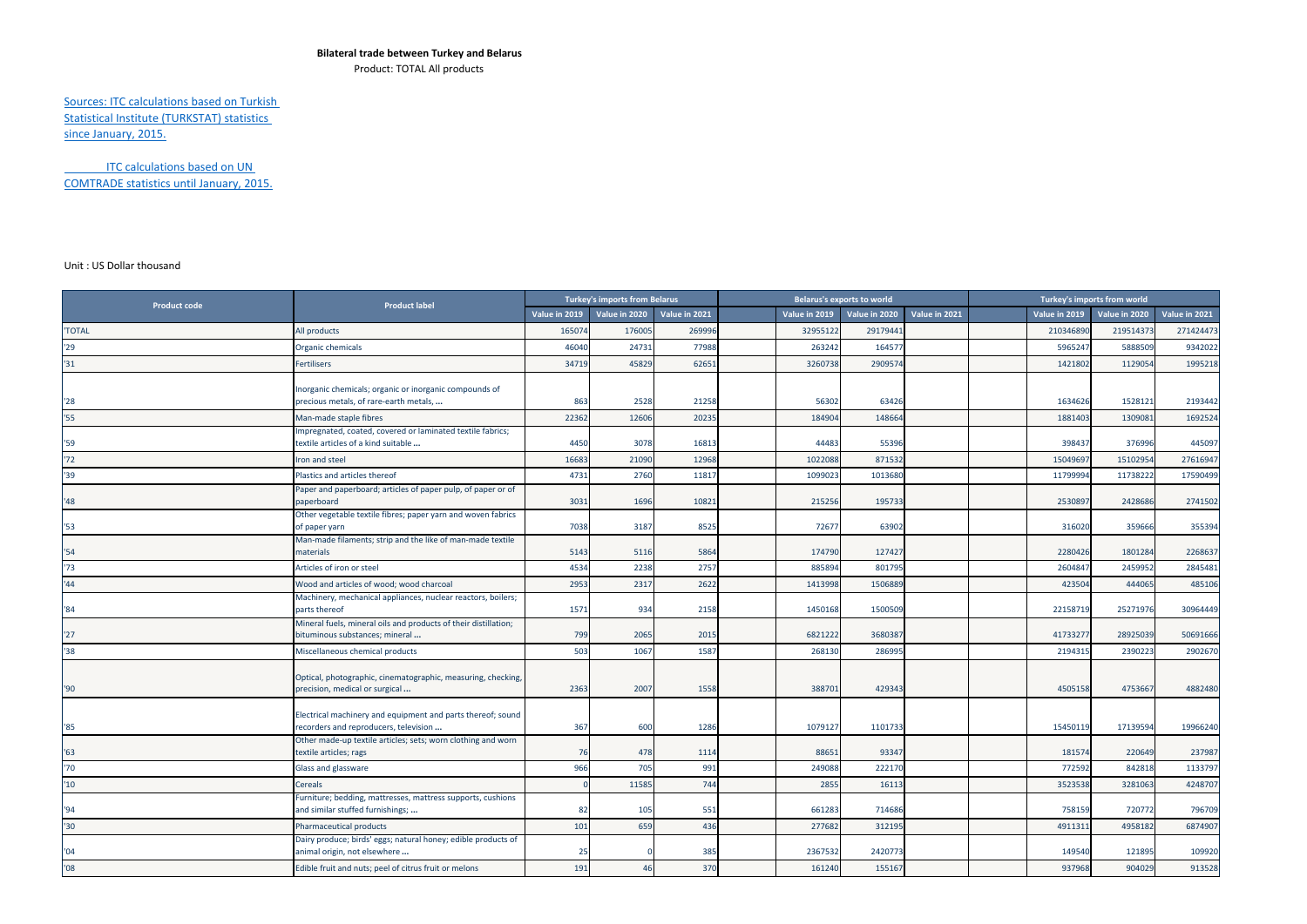| '07           | Edible vegetables and certain roots and tubers                                                       | 304 | 180 | 303 | 319681          | 255363          |  | 525542  | 630446   | 731124   |
|---------------|------------------------------------------------------------------------------------------------------|-----|-----|-----|-----------------|-----------------|--|---------|----------|----------|
|               | Vehicles other than railway or tramway rolling stock, and                                            |     |     |     |                 |                 |  |         |          |          |
| '87           | parts and accessories thereof<br>Tools, implements, cutlery, spoons and forks, of base metal;        | 295 | 737 | 299 | 2467020         | 2152203         |  | 1000803 | 15291564 | 15594822 |
| '82           | parts thereof of base metal                                                                          | 62  | 234 | 265 | 73224           | 78420           |  | 57934   | 597740   | 670313   |
| '60           | Knitted or crocheted fabrics                                                                         | 35  | 11  | 241 | 53755           | 72559           |  | 403939  | 344650   | 428664   |
| $^{\prime}68$ | Articles of stone, plaster, cement, asbestos, mica or similar<br>naterials                           | 63  | 159 | 197 | 187955          | 194816          |  | 42124   | 463771   | 520400   |
| '43           | Furskins and artificial fur; manufactures thereof                                                    | 23  |     | 181 | 12972           | 18140           |  | 4708    | 26341    | 41023    |
| '76           | Aluminium and articles thereof                                                                       | 67  |     | 151 | 209672          | 216503          |  | 363663  | 3407698  | 6592854  |
| '32           | Tanning or dyeing extracts; tannins and their derivatives;<br>dyes, pigments and other colouring     |     | 129 | 109 | 112737          | 99672           |  | 1940582 | 1962059  | 2425767  |
| 162           | Articles of apparel and clothing accessories, not knitted or<br>crocheted                            | 49  | 60  | 98  | 250198          | 205926          |  | 91431   | 749035   | 807902   |
| '21           | Miscellaneous edible preparations                                                                    |     |     | 81  | 71725           | 100644          |  | 629252  | 724383   | 817296   |
|               | Products of the milling industry; malt; starches; inulin; wheat                                      |     |     |     |                 |                 |  |         |          |          |
| '11           | gluten                                                                                               |     |     | 71  | 44005           | 49756           |  | 110637  | 131694   | 175767   |
| '91           | Clocks and watches and parts thereof                                                                 | 49  | 72  | 58  | 8885            | 9648            |  | 258830  | 221680   | 299622   |
| '40           | Rubber and articles thereof                                                                          | 246 | 131 | 53  | 381185          | 349483          |  | 260150  | 269234   | 3578968  |
| '41           | Raw hides and skins (other than furskins) and leather                                                | 133 | 227 | 42  | 22329           | 19725           |  | 231904  | 184608   | 210491   |
| '88           | Aircraft, spacecraft, and parts thereof                                                              | 730 |     | 42  |                 |                 |  | 352823  | 3767943  | 2832409  |
|               | Residues and waste from the food industries; prepared animal                                         |     |     |     |                 |                 |  |         |          |          |
| '23           | fodder                                                                                               |     | 706 | 38  | 182037          | 246069          |  | 1703849 | 1766507  | 2047232  |
| '34           | Soap, organic surface-active agents, washing preparations,<br>lubricating preparations, artificial   |     |     | 38  | 81123           | 81911           |  | 86488   | 946409   | 1104961  |
| '22           | Beverages, spirits and vinegar                                                                       | 116 | 507 | 36  | 210540          | 177958          |  | 338823  | 466497   | 486697   |
| "52"          | Cotton                                                                                               | 12  | 15  | 32  | 34586           | 33398           |  | 262931  | 2543331  | 3714942  |
| '96           | Miscellaneous manufactured articles                                                                  | 11  | 404 | 32  | 40225           | 45902           |  | 45167   | 424286   | 437288   |
|               | Natural or cultured pearls, precious or semi-precious stones,                                        |     |     |     |                 |                 |  |         |          |          |
|               |                                                                                                      |     |     |     |                 |                 |  |         |          |          |
| '71           | precious metals, metals clad                                                                         | 20  |     | 31  |                 |                 |  | 1336664 | 26590853 | 7075296  |
|               | Essential oils and resinoids; perfumery, cosmetic or toilet                                          |     |     | 1!  | 150760          | 148731          |  |         |          |          |
| '33           | preparations<br>Special woven fabrics; tufted textile fabrics; lace; tapestries;                     |     |     |     |                 |                 |  | 126135  | 1160538  | 1261591  |
| '58           | trimmings; embroidery                                                                                |     |     | 13  | 16276           | 15173           |  | 22900   | 131115   | 145487   |
| '06           | Live trees and other plants; bulbs, roots and the like; cut<br>lowers and ornamental foliage         |     |     |     | 109295          | 154936          |  | 43034   | 41499    | 53222    |
| '81           | Other base metals; cermets; articles thereof                                                         |     |     |     | 2164            | 2893            |  | 265498  | 222073   | 231699   |
| '83           | Miscellaneous articles of base metal                                                                 | 26  | 28  |     | 11253           | 13010:          |  | 683328  | 666488   | 789594   |
|               | Articles of apparel and clothing accessories, knitted or                                             |     |     |     |                 |                 |  |         |          |          |
| 161           | crocheted                                                                                            | 10  | 35  |     | 231525          | 181251          |  | 617542  | 543960   | 692475   |
| '16           | Preparations of meat, of fish or of crustaceans, molluscs or<br>other aquatic invertebrates          |     |     |     | 378337          | 388991          |  | 10241   | 16143    | 18066    |
| '20           | Preparations of vegetables, fruit, nuts or other parts of plants                                     | 89  |     |     | 98007           | 108971          |  | 14915   | 149124   | 151303   |
|               | Toys, games and sports requisites; parts and accessories                                             |     |     |     |                 |                 |  |         |          |          |
| '95           | thereof                                                                                              | 55  |     |     | 83737<br>128376 | 93569<br>114057 |  | 282818  | 280993   | 330408   |
| '69           | Ceramic products                                                                                     |     |     |     |                 |                 |  | 301718  | 342184   | 393002   |
| 17            | Sugars and sugar confectionery<br>Articles of leather; saddlery and harness; travel goods,           |     |     |     | 130936          | 17333           |  | 18762   | 23485    | 140489   |
| '42           | andbags and similar containers: articles                                                             |     |     |     | 21087           | 18285           |  | 343202  | 276563   | 324927   |
| '67           | Prepared feathers and down and articles made of feathers or<br>of down; artificial flowers; articles |     |     |     | 2145            | 2246            |  | 24031   | 19743    | 22694    |
| '74           | Copper and articles thereof                                                                          |     |     |     | 80844           | 95775           |  | 3032689 | 3211906  | 5265610  |
| '75           | Nickel and articles thereof                                                                          |     |     |     | 211             | 225             |  | 299698  | 218349   | 257782   |
| '78           | Lead and articles thereof                                                                            |     |     |     | 14637           | 14496           |  | 271626  | 261747   | 356869   |
| '79           | Zinc and articles thereof                                                                            |     |     |     | 1080            | 722             |  | 722156  | 672006   | 1038499  |
| '80           | Tin and articles thereof                                                                             |     |     |     |                 | 211             |  | 85903   | 82857    | 152537   |